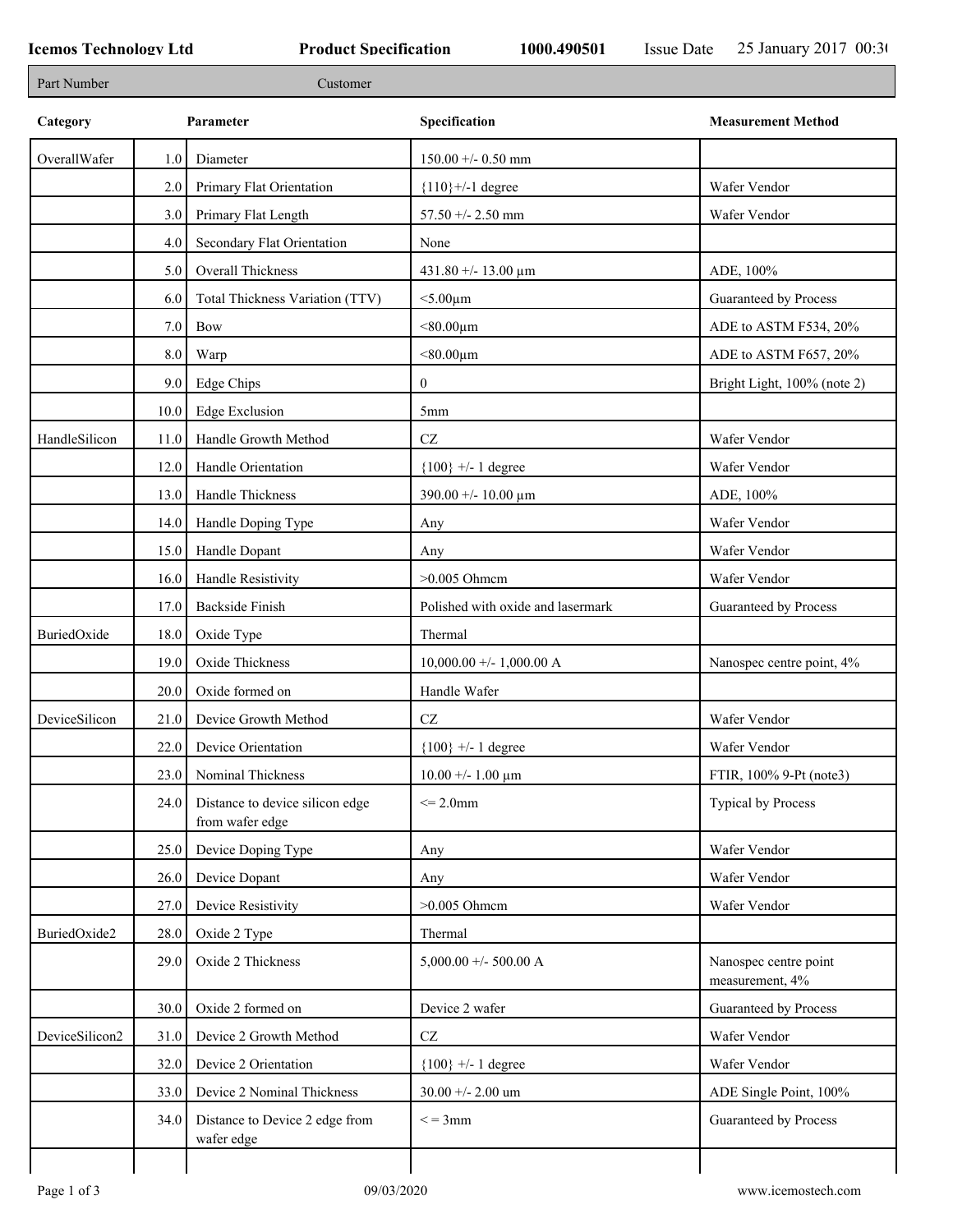┑

| Part Number    |           | Customer                 |                        |                             |
|----------------|-----------|--------------------------|------------------------|-----------------------------|
| Category       | Parameter |                          | Specification          | <b>Measurement Method</b>   |
| DeviceSilicon2 | 35.0      | Device 2 DopingType      | Any                    | Wafer Vendor                |
|                | 36.0      | Device 2 Dopant          | Any                    | Wafer Vendor                |
|                | 37.0      | Device 2 Resistivity     | $< 0.001$ Ohmem        | Wafer Vendor                |
|                | 38.0      | Device 2 Field Oxidation | $3,000.00 + -300.00$ A | Nanospec centre point, 4%   |
| DeviceSilicon  |           | $39.0$ Voids             | none                   | Wafer Vendor                |
|                |           | 40.0 Scratches           | $\theta$               | Bright Light, 100% (note 2) |
|                |           | $41.0$ Haze              | none                   | Bright Light, 100% (note 2) |